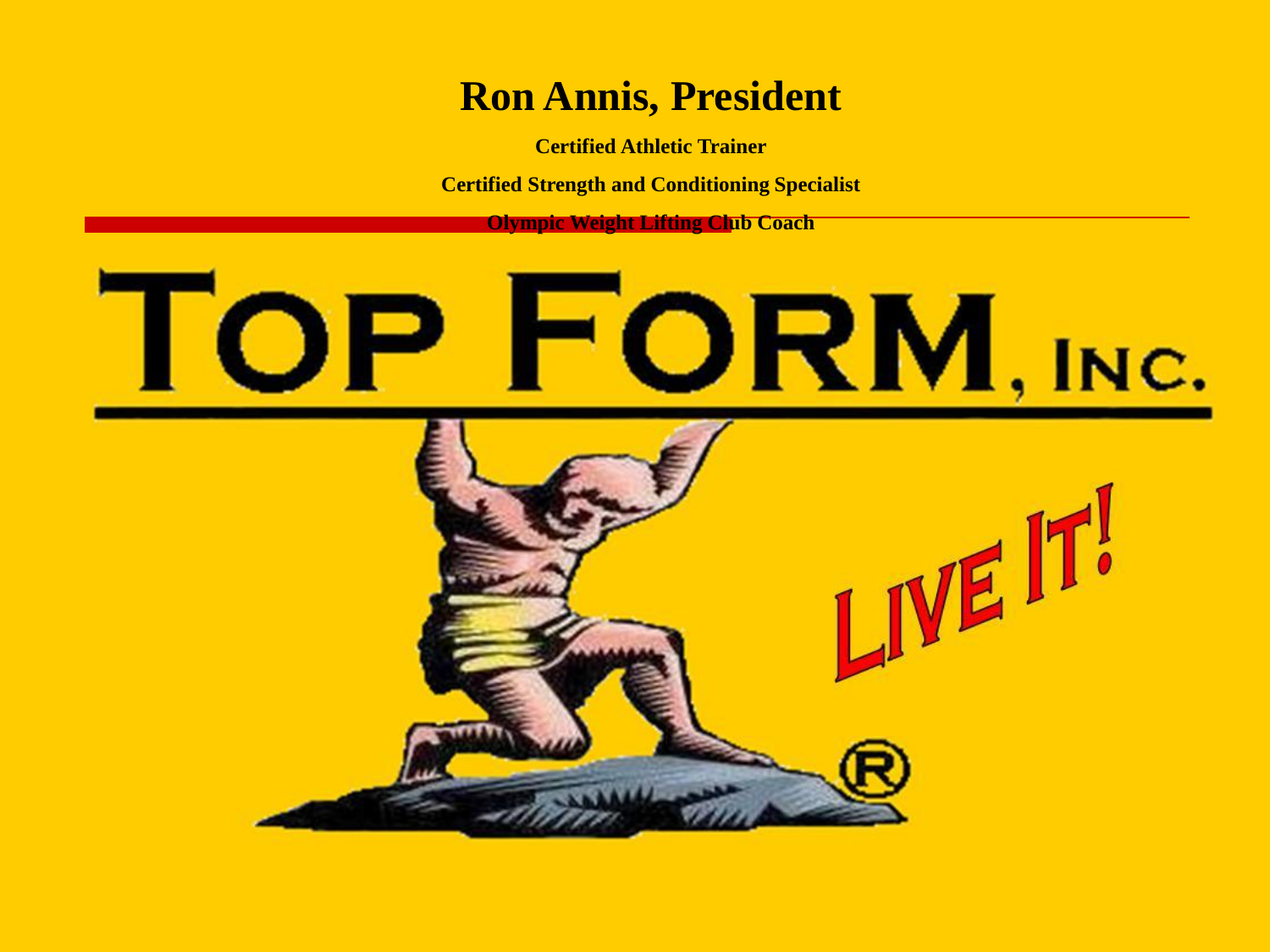# Nutritional Supplementation

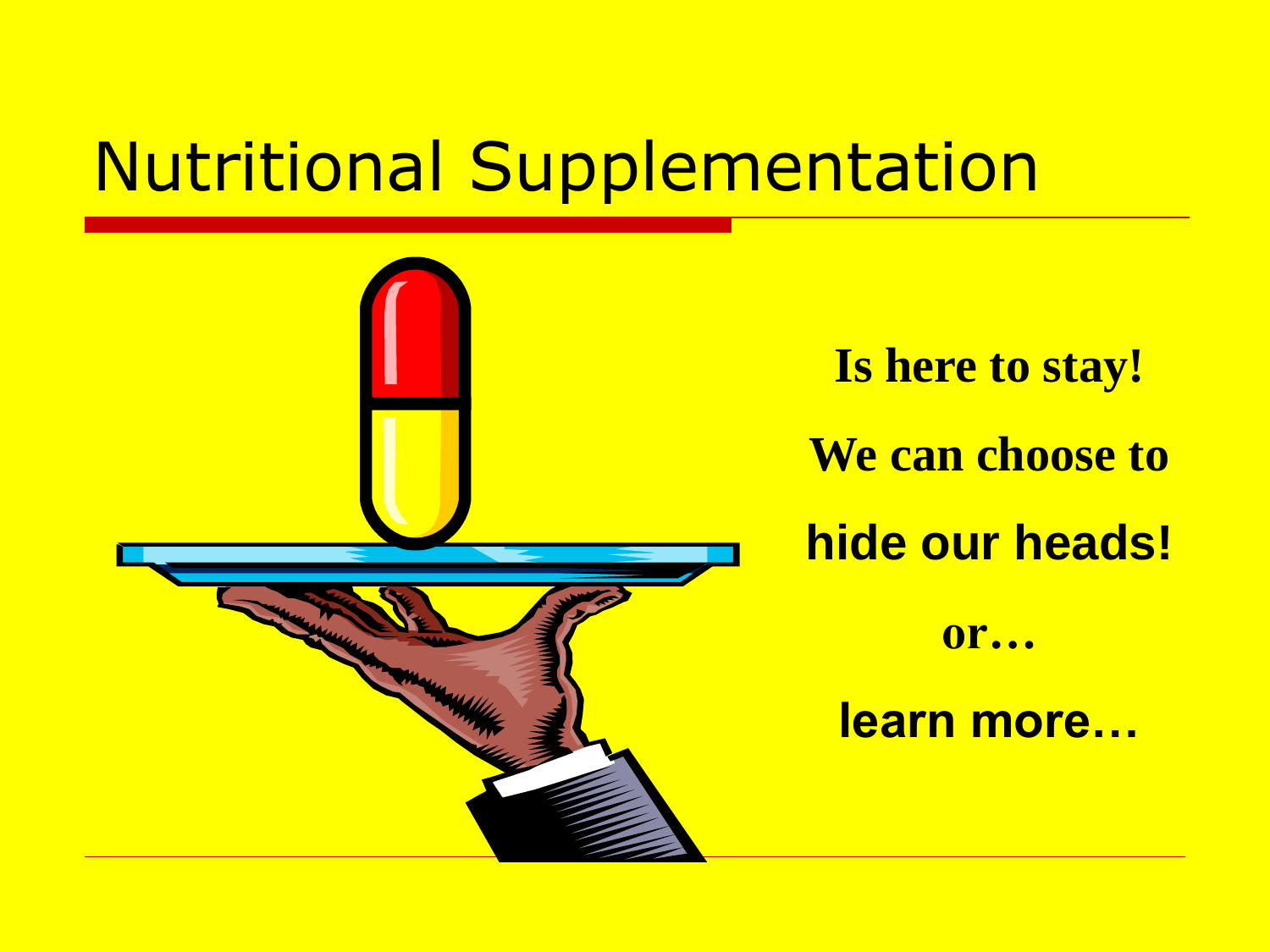#### Prevention



#### Starts by talking with parents and athletes!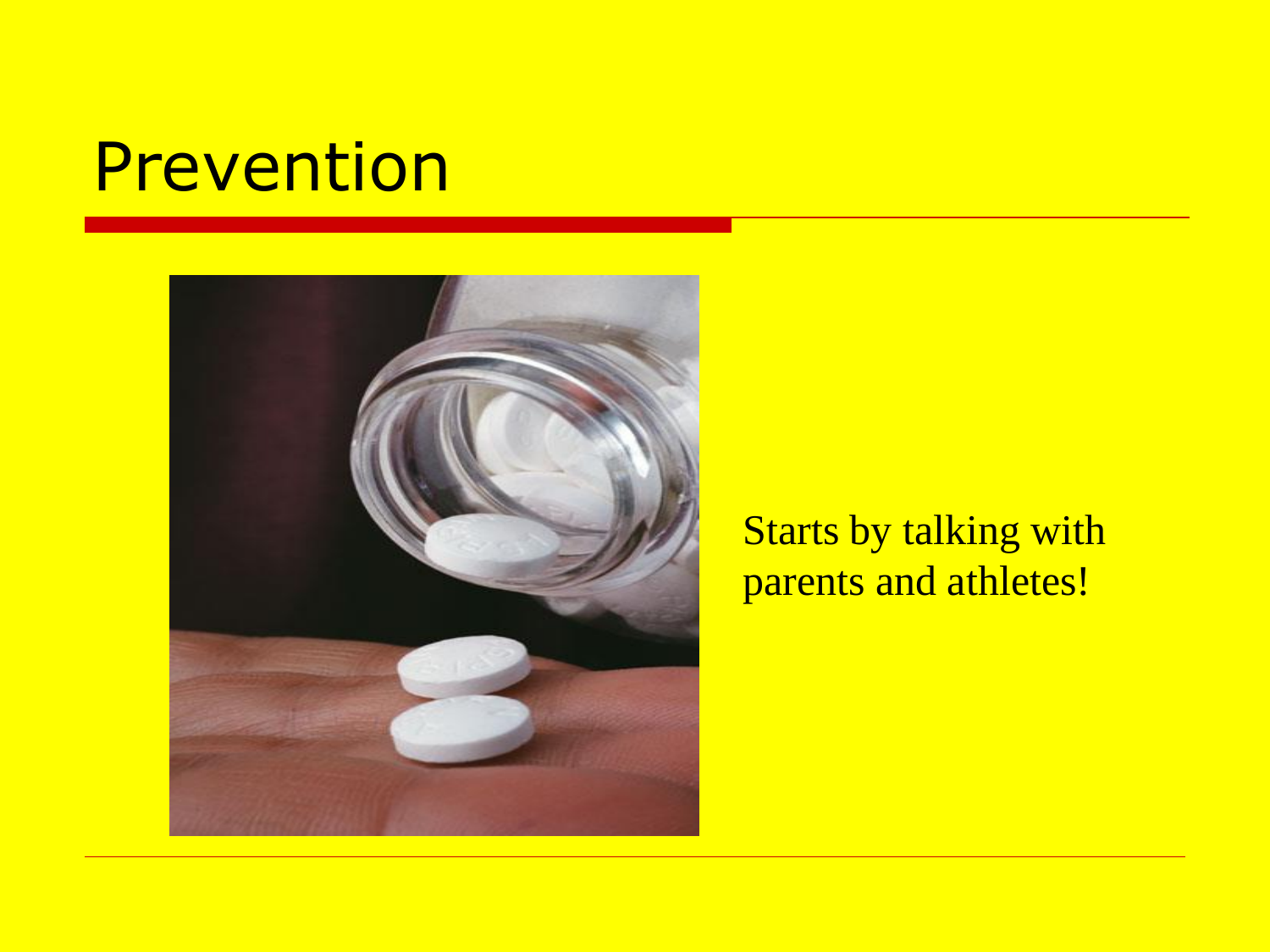#### The Problems

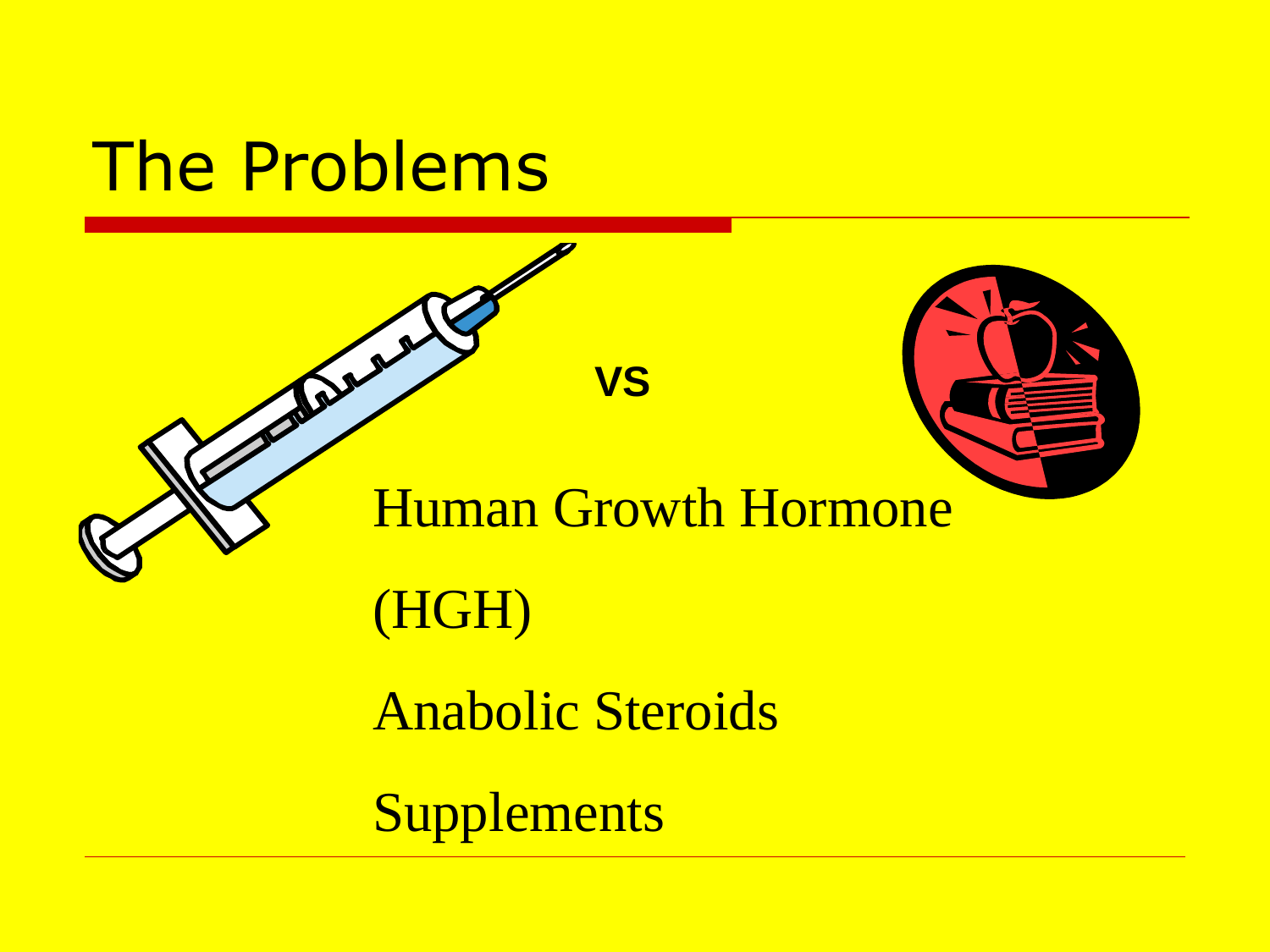# More Problems

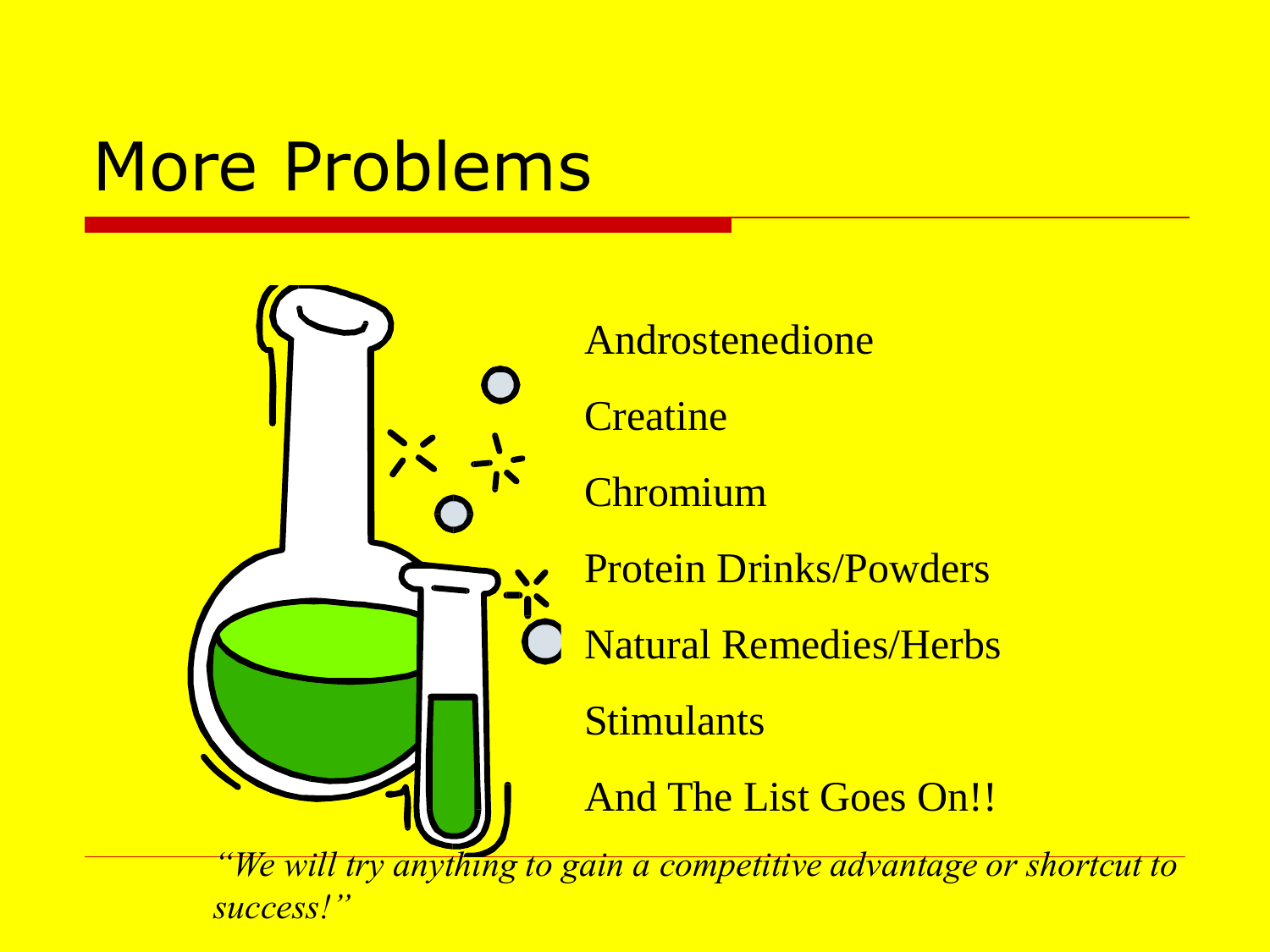**Stimulants** 

**Ginseng** 

**Caffeine** Green Tea

Ma-huang Hydroxy Tea

**Ephedra Synephrine** 

**Ephedrine** Taurine AA

**Zenedrine** Niacin Vit B3

Kola Nut Guarna seed

L-Caratine AA **Glycocyamine Arginine Norvaline Citrulline Tyrosine Sulbutiamine Vinpocetine Glycerophosocholine Octadecenoamide Hurperzine** 

**Alanine Leucine Isoleucine Valine** Acetyl-Cysteine **Methoxytrytamine** TM Names: MARKETING!! **Infernogen Vasoprime Anaplex MyoGf** 

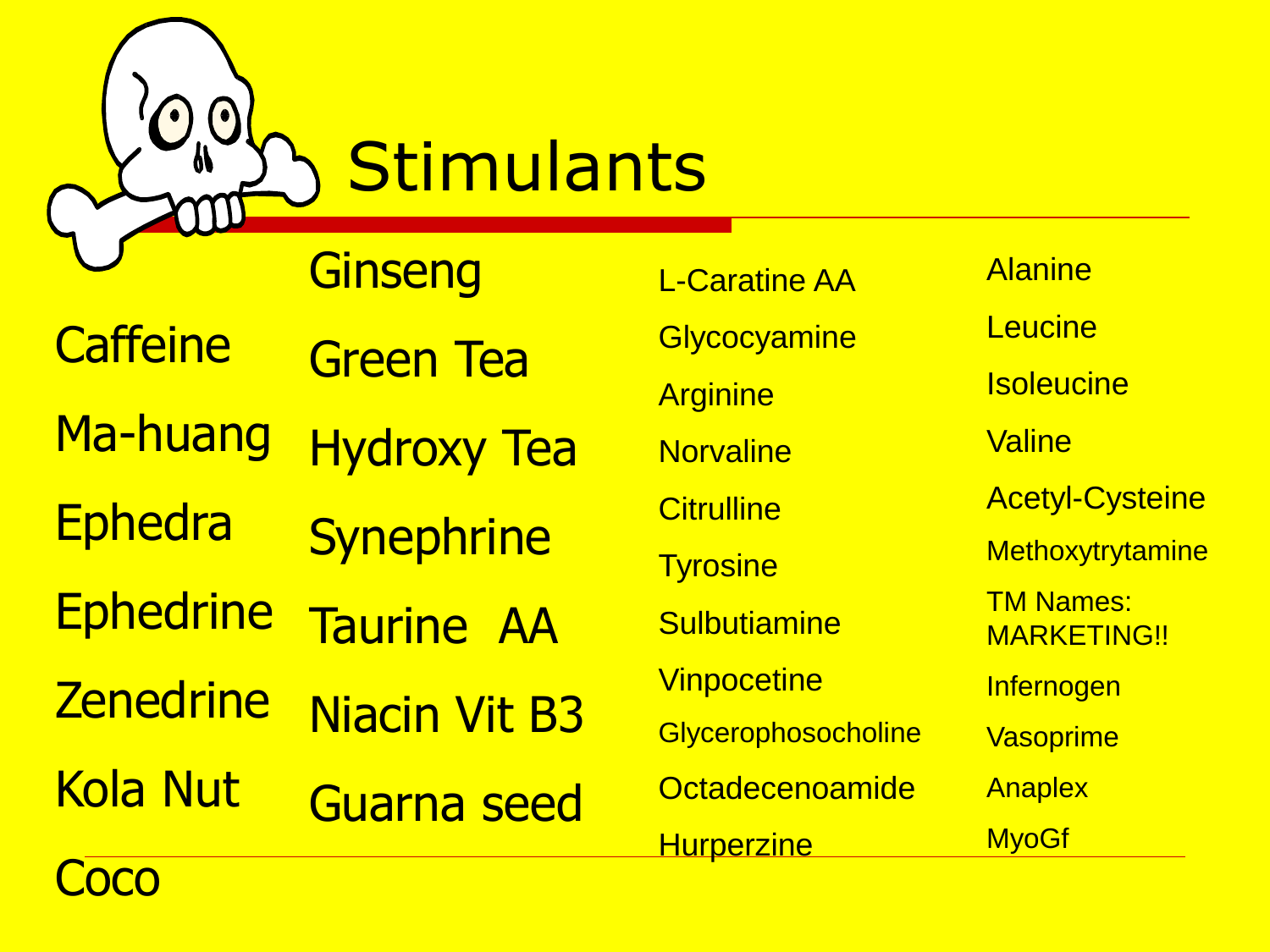#### The Sell! And The Myth of Metabolic Enhancers

□ Increased Metabolism?? □ Thermal Effect?? □ Calorie Burning □ Mental Focus □ Increased Fat Burning □ Better Performance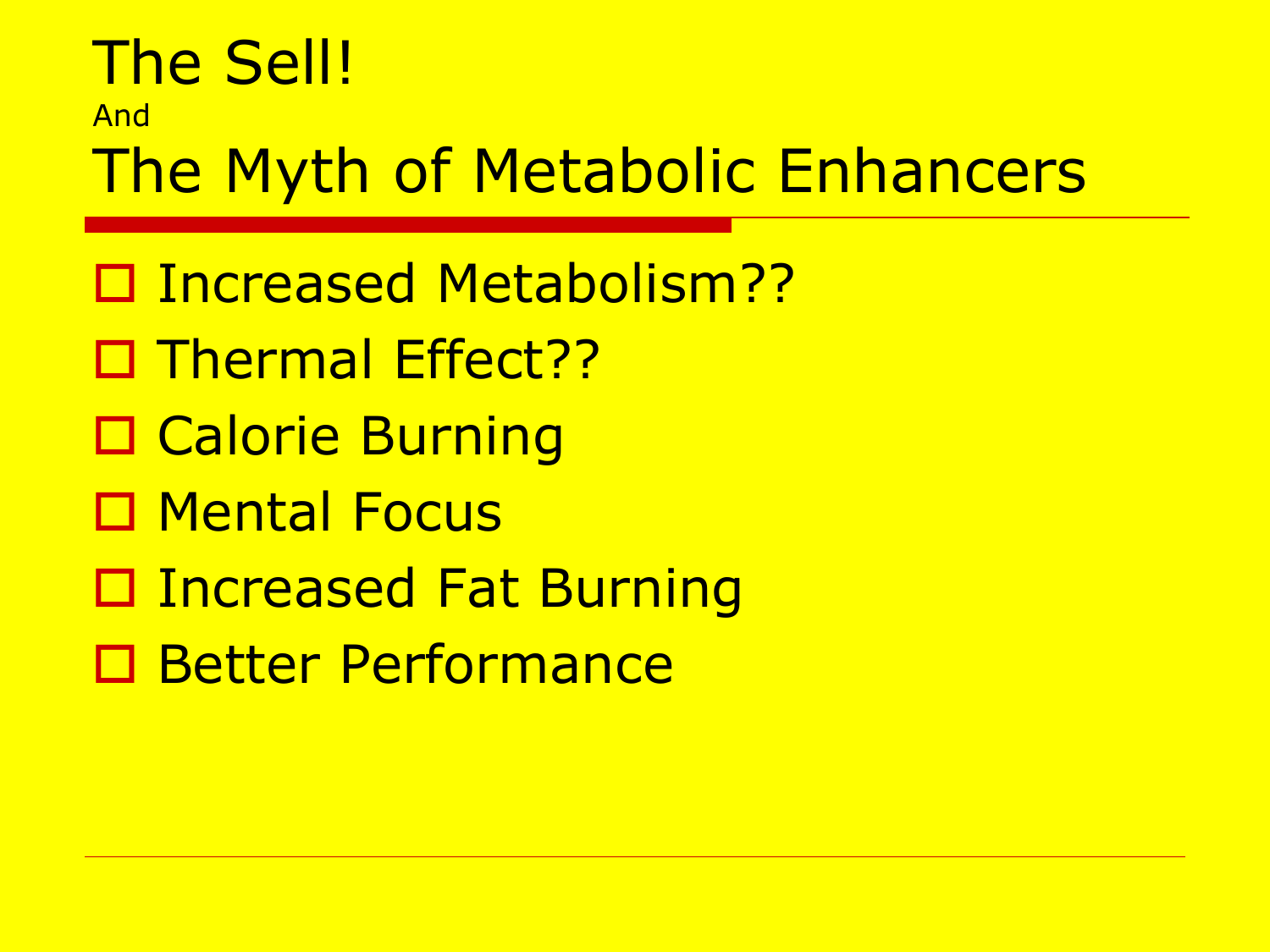

*Unstable vs Pyramid*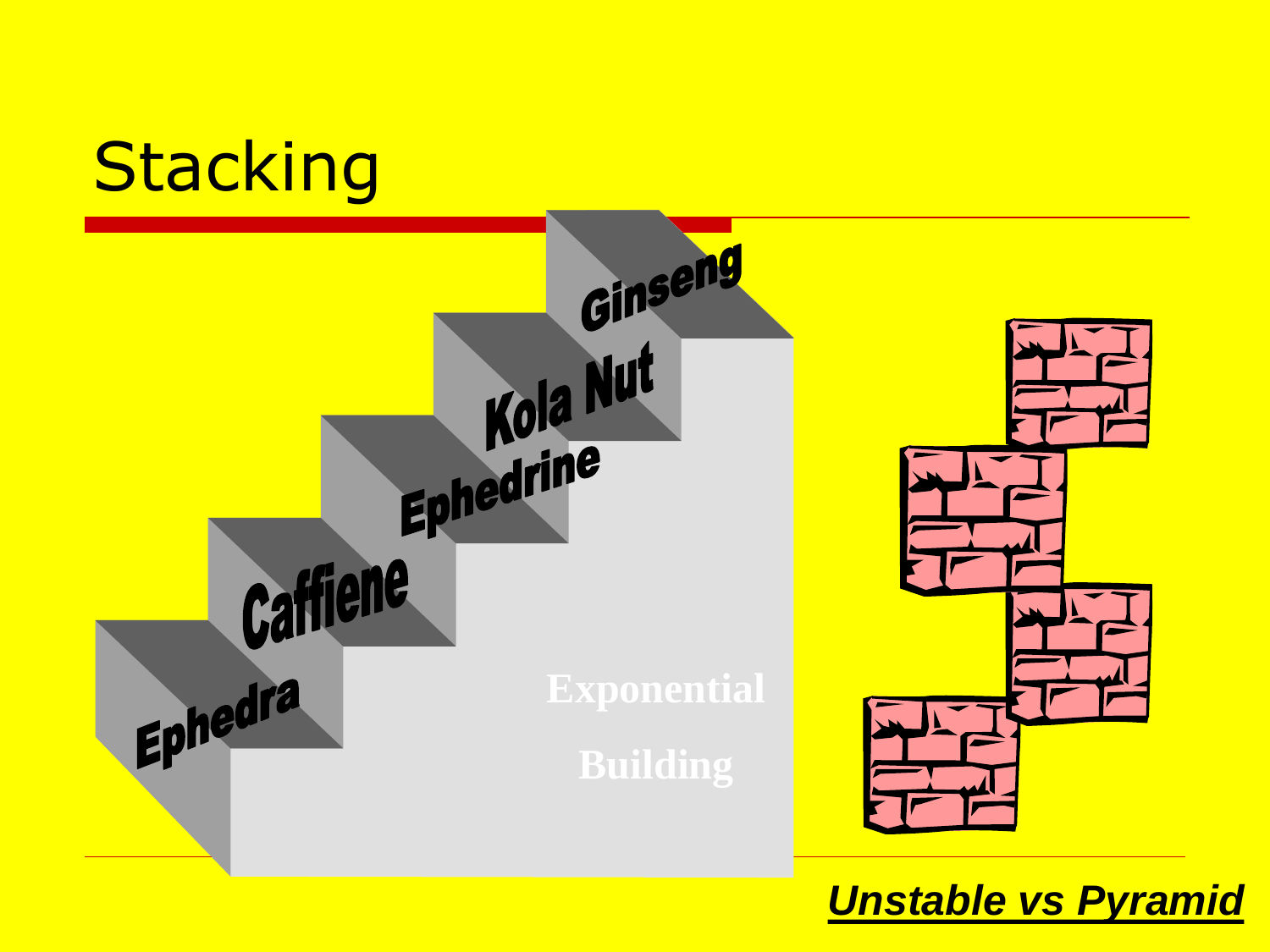#### Heat Stress



Time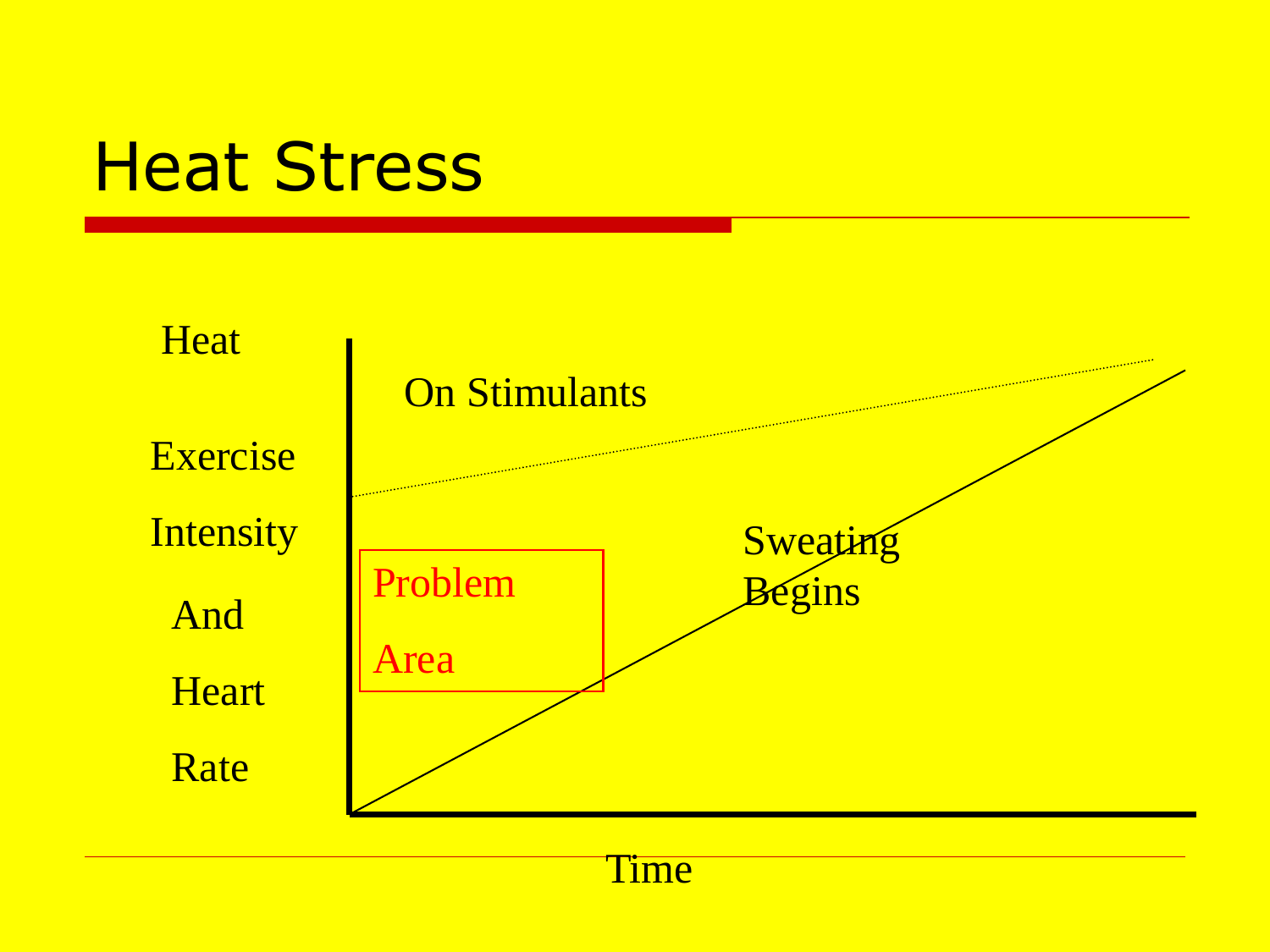| <b>Product</b>                                   | <b>Energy</b><br>(kcal/8<br>oz) | <b>Carbohydrate</b><br>(g/8 oz) | <b>Additional Ingredients</b>                                                                     |
|--------------------------------------------------|---------------------------------|---------------------------------|---------------------------------------------------------------------------------------------------|
| <b>Arizona Extreme Energy Shot</b> <sup>™b</sup> | 124                             | 32                              | Caffeine, taurine, ribose, ginseng,<br>carnitine, guarana, inositol, vitamins                     |
| Arizona Rx Energy <sup>™b</sup>                  | 120                             | 31                              | Caffeine, ginseng, Schizandrae,<br>vitamins                                                       |
| Battery Energy Drink™b                           | 114                             | 27                              | Caffeine, guarana                                                                                 |
| <mark>Bawls Guarana<sup>mb</sup></mark>          | 96                              | 27                              | Caffeine, guarana                                                                                 |
| Dynamite Energy Drink <sup>™b</sup>              | 95                              | 25                              | Caffeine, taurine, inositol, vitamins                                                             |
| <b>Effervescent Glutamine Recovery</b>           | 24                              | 0.8                             | Glutamine, electrolytes                                                                           |
| <mark>Drink™h</mark>                             |                                 |                                 |                                                                                                   |
| <mark>Gatorade Energy Drink"</mark>              | 203                             | 52                              | <b>Vitamins</b>                                                                                   |
| <mark>G3 Endurance™<sup>d</sup></mark>           | 90                              | 24                              | Galactose, protein, chromium, green<br>tea, ginseng, vitamins, minerals                           |
| <mark>G4 Recovery™<sup>d</sup></mark>            | 110                             | 27                              | Ginseng, galactose, green tea,<br><u>vitamins, protein</u>                                        |
| Hansen?s Energy <sup>™b</sup>                    | 107                             | 31                              | Taurine, ginseng, caffeine, Ginkgo<br>biloba, guarana, vitamins                                   |
| Hansen?s Slimdown <sup>™c</sup>                  | $\overline{O}$                  | $\overline{O}$                  | Pyruvate, carnitine, chromium,<br>vitamins                                                        |
| Jones Whoop Ass Energy <sup>™b</sup>             | 107                             | 27                              | Caffeine, royal jelly, guarana, taurine,<br>inositol, vitamins                                    |
| Mad River Energy Hammer <sup>™b</sup>            | 110                             | 27                              | Guarana, ginseng, bee pollen                                                                      |
| Nexcite <sup>™a</sup>                            | 100                             | 21                              | Guarana, damiana, Schizandrae,<br>mate, ginseng, caffeine                                         |
| Oxytime+ Sports Drink <sup>™h</sup>              | 80                              | 18                              | "Stabilized oxygen," carnitine, aloe<br>vera, protein                                             |
| Prozone Fat-Reducing Energy Drink <sup>™g</sup>  | 184                             | 19                              | Protein, medium-chain triglycerides,<br>borage oil                                                |
| Pripps Amino Energy Sports Drink <sup>mi</sup>   | 71                              | 17                              | <u>Protein, branched-chain amino acids,</u><br>electrolytes                                       |
| Pyru Force <sup>™f</sup>                         | $\overline{2}$                  | O.4                             | Caffeine, pyruvate, guarana, choline,<br>chromium, inositol, carnitine, vitamin<br>$\overline{C}$ |
| Red Bull <sup>™b</sup>                           | 109                             | 27                              | Taurine, caffeine, inositol, vitamins                                                             |
| Red Devil Energy Drink <sup>™b</sup>             | 80                              | 21                              | Caffeine, taurine, guarana, ginseng,<br>Ginkgo biloba, vitamins                                   |
| Sobe Adrenaline Rush™ <sup>b</sup>               | 135                             | 35                              | Caffeine, taurine, ribose, carnitine,<br>inositol, ginseng, vitamins                              |
| <mark>Sobe Energy™<sup>b</sup></mark>            | 113                             | 30                              | Caffeine, guarana, arginine, L-<br>cysteine, yohimbe, vitamin C                                   |
| <mark>Sobe Power™<sup>b</sup></mark>             | 10/                             | 28                              | <u>Caffeine, taurine, creatine, proline, </u><br><u>vitamin C</u>                                 |
| Ultrafit Liquid Endurance <sup>™e</sup>          | N.A.                            | N.A.                            | Glycerol, carnitine, chromium, vitamin<br><b>B6</b>                                               |
| VAAM <sup>TMJ</sup>                              | 56                              | 10                              | 17 amino acids                                                                                    |
| <mark>Venom Energy Drink<sup>™b</sup></mark>     | 127                             | 28                              | Caffeine, taurine, mate, bee pollen,<br>guarana, ginseng, protein, vitamins                       |
| 180 Energy Drink <sup>™b</sup>                   | $117$                           | 32                              | Guarana, vitamins                                                                                 |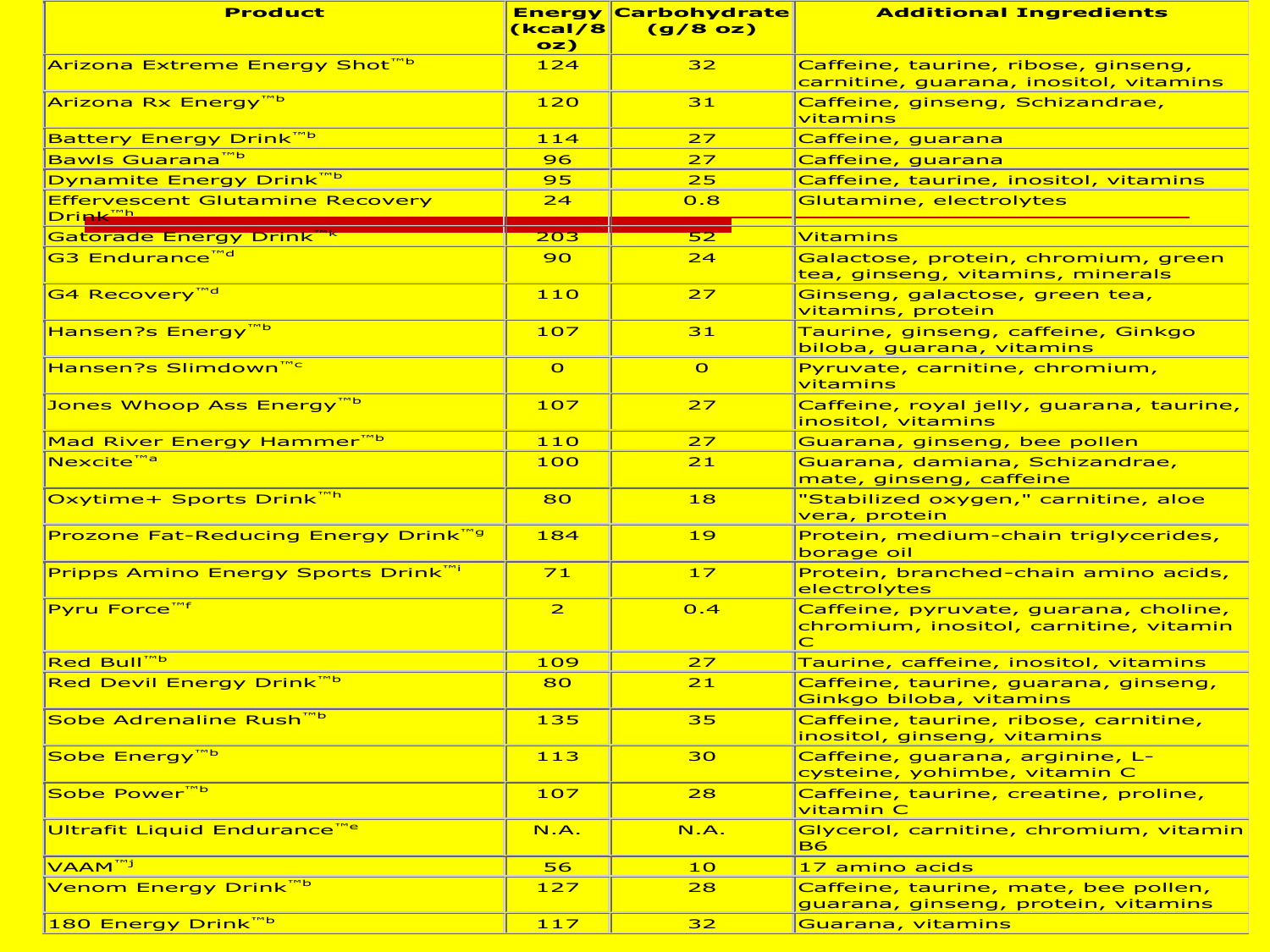# Attention Deficit Disorder

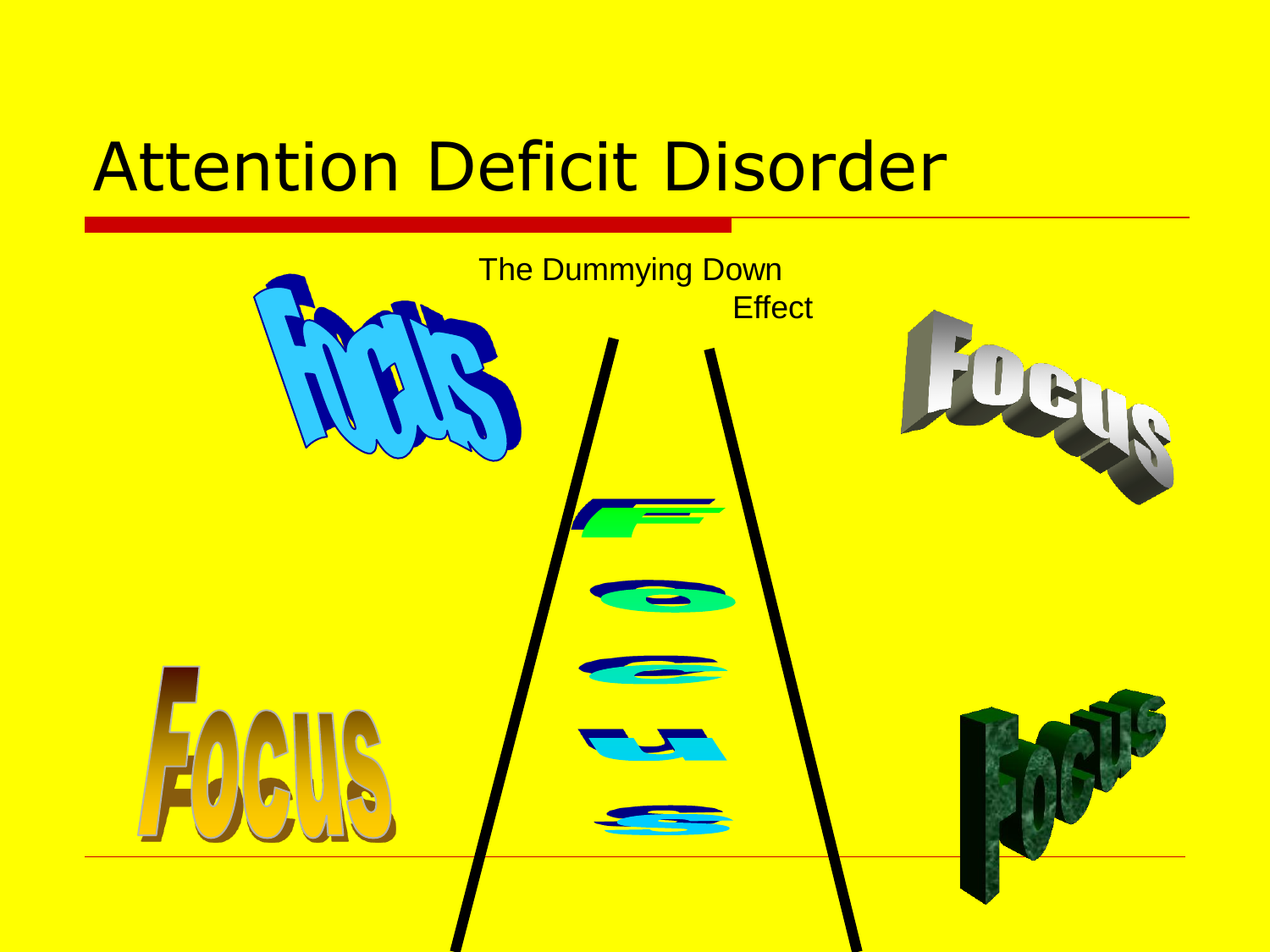# Need More?

- □ Interference with HGH
- □ Interference with prostrate....
- □ Hypo-thalmus overload
- □ Dependence...esp for motivation
- □ Where do we go from here? More stims?
- □ Neuro-Stim Bounce...the dumbbing down of our nervous system (Epinepherine and Norepinepherine)
- □ All Refined Products Lead to Liver/Kidney **Overload**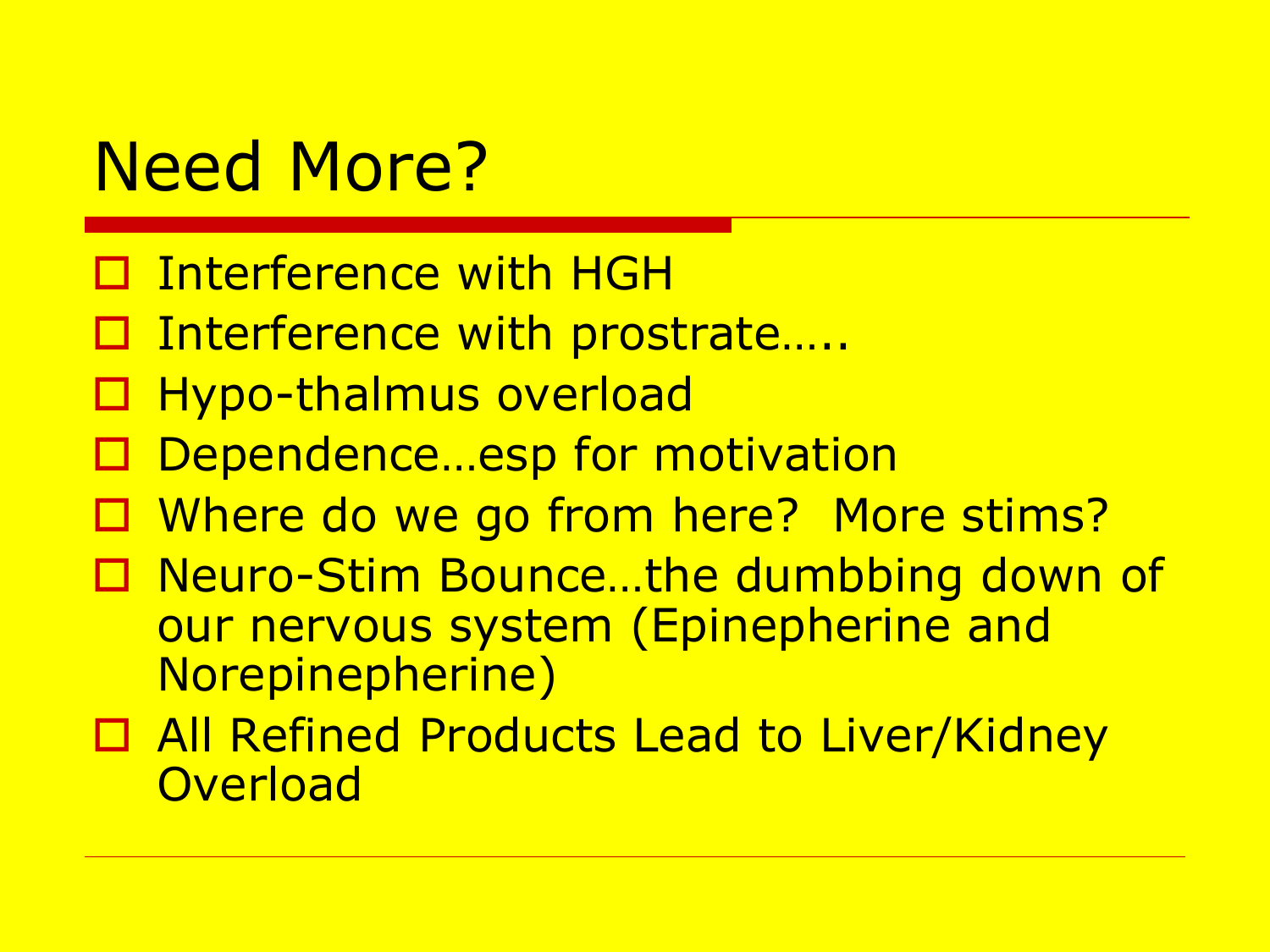# Supplementation Industry

-Depend on the athlete Dummying Down!!

-Over One Billion Dollar Goliath Industry

- Very little oversight of Any Kind! Do You Know of any Other Industry With This Autonomy?
- Purity of Products Un-defined!
- Ingredient Interactions Un-defined
	- *(Often Stimulants Have a Exponential Effect ; Stacking)*
- No Testing Protocols Under FDA
- Labels VERY Miss-leading/Omitting
- Internet/MLM Sales even less controls!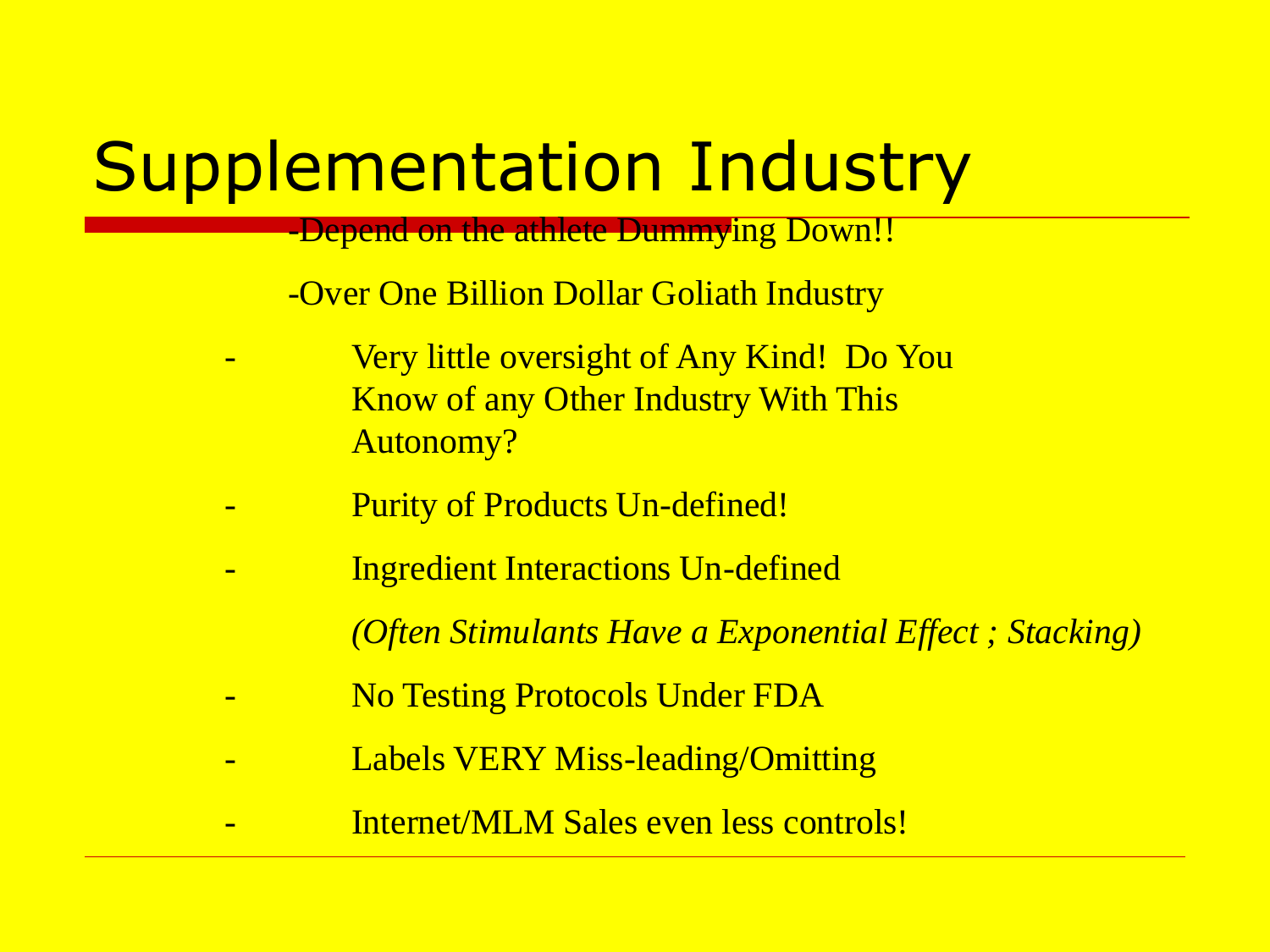#### **Other Favorites!**

□ Soda (a Performance Drink?) □ Chips □ Candy vs Fruit (The bounce) □ Popcorn □ Pop-tarts **□ Gatorade**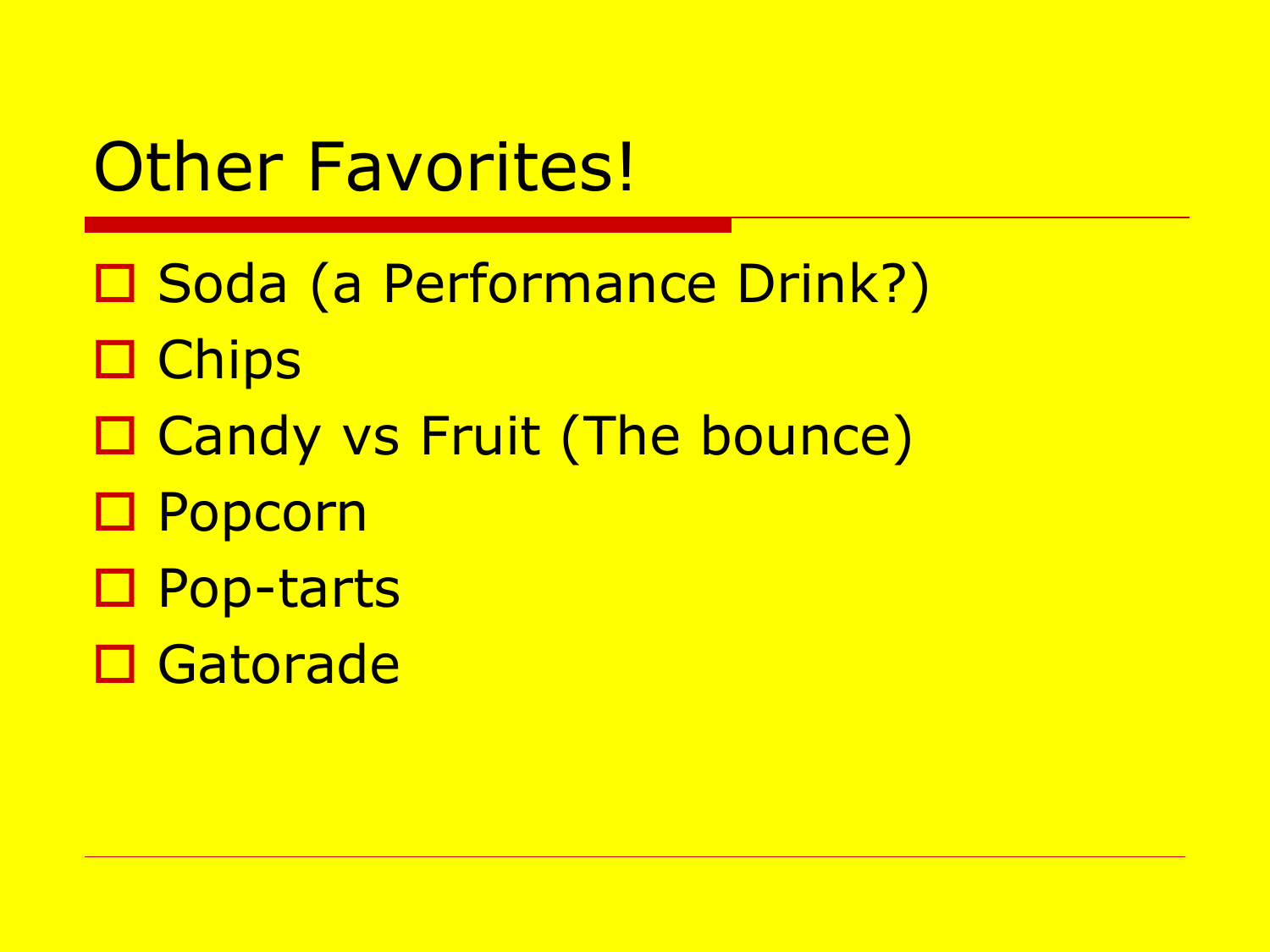#### Optimum Performance Macro Adjustments First

- □ Eat Breakfast!
- □ Lower Calorie Intake at Night
- □ Calorie In = Calorie Out (Exercise) = Weight Control
- □ Fiber!
- □ No White Bread...Whole Grain Products I
- Increase Dietary Fiber…no pill..no powders!
- □ Cut Way Down the Junk!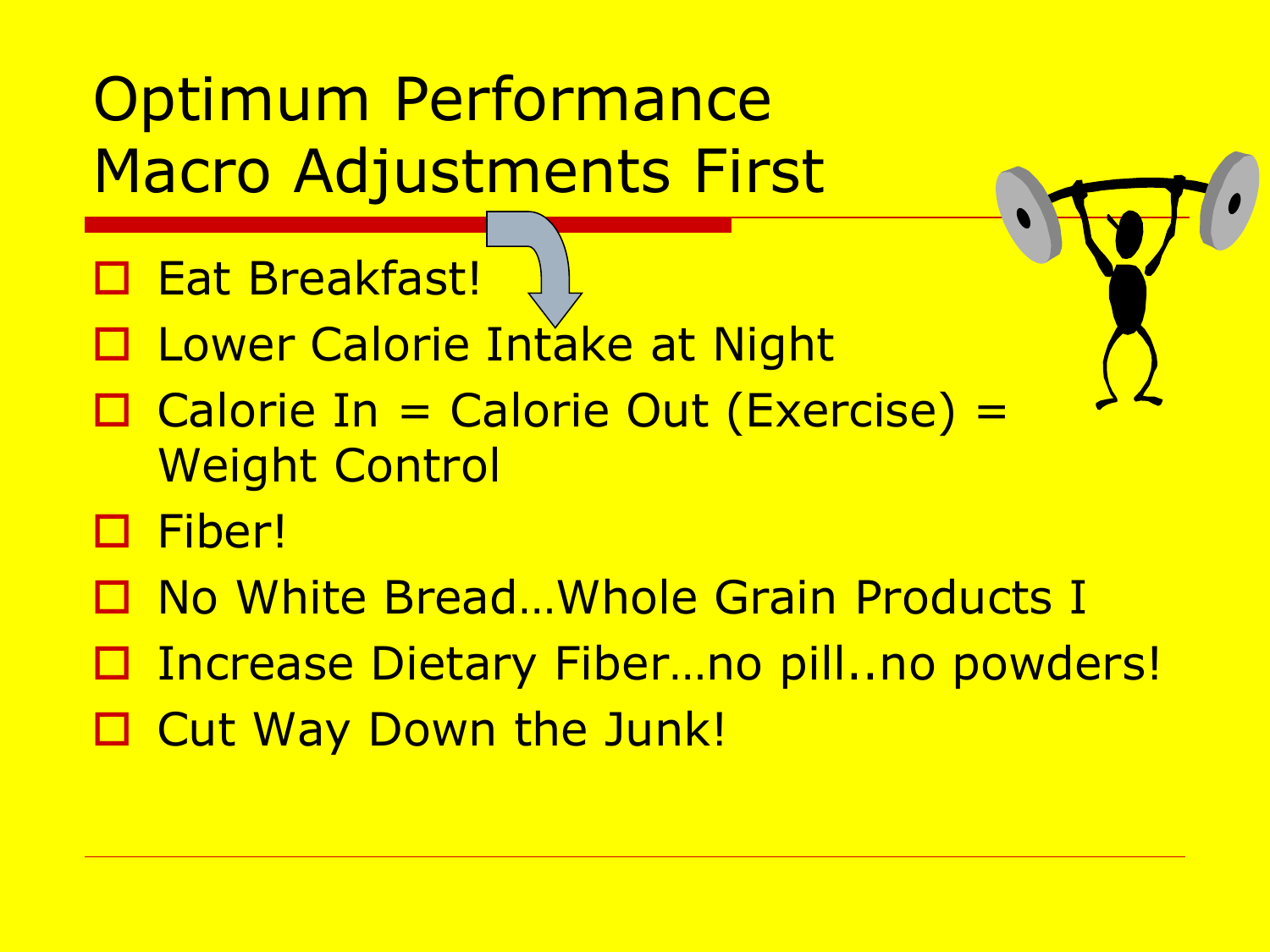# **Questions**

- □ Why are you really looking at these products/enhancers??
	- **Ethics**
	- **B** Shortcuts
	- **If they do it must be good?**
	- **Always searching for an edge?**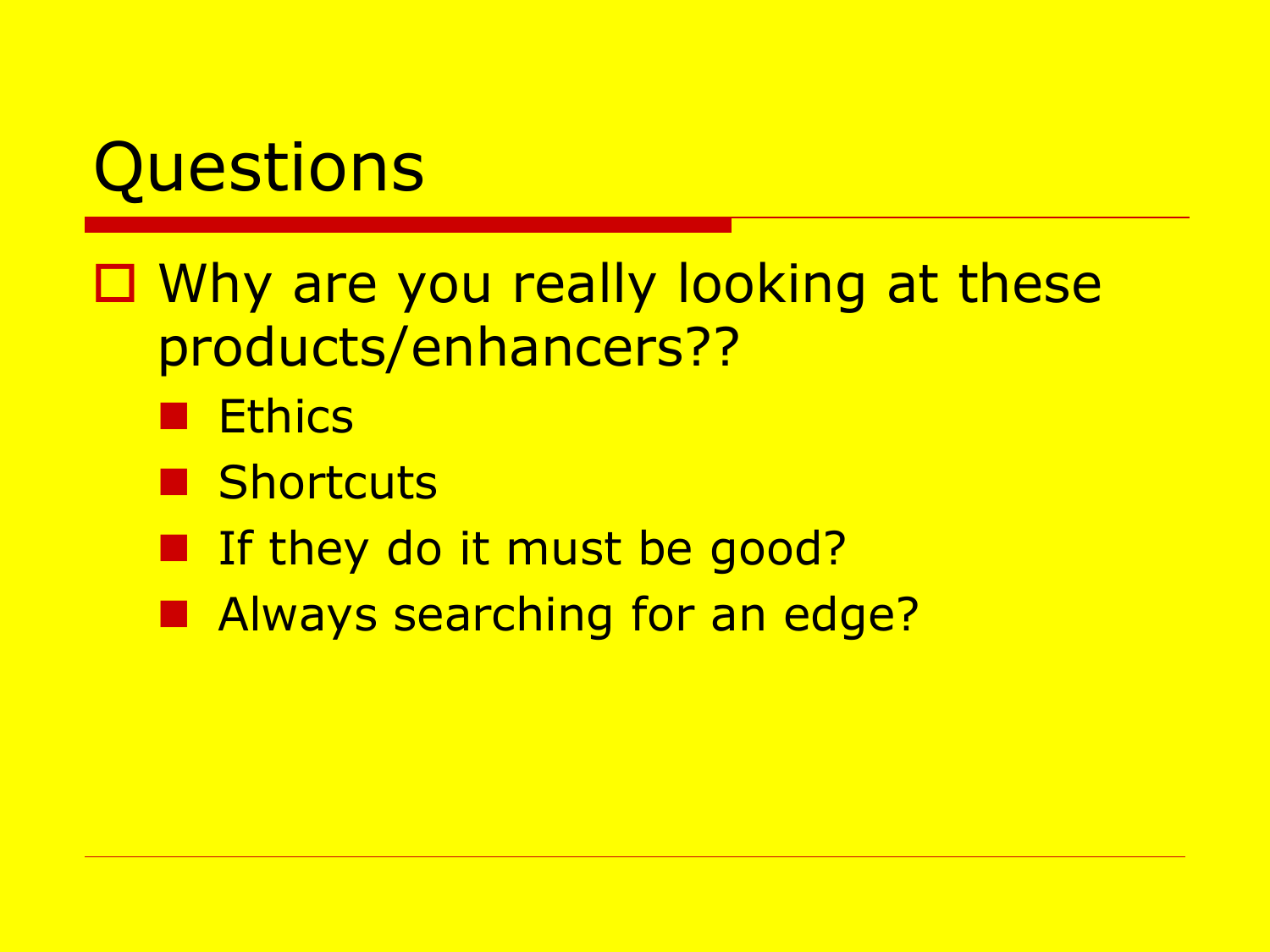#### Optimum Performance Micro-Adjustments

- □ Figuring your protein intake<sup>\*</sup>
- **D** Females: Ca and Fe
- □ Yes to Vitamin B! But Food journal to see if needed first
- □ Body Fat % vs BMI
- □ Diet for Performance not for Weight Control
- □ Pre-Game
- **D** Post Game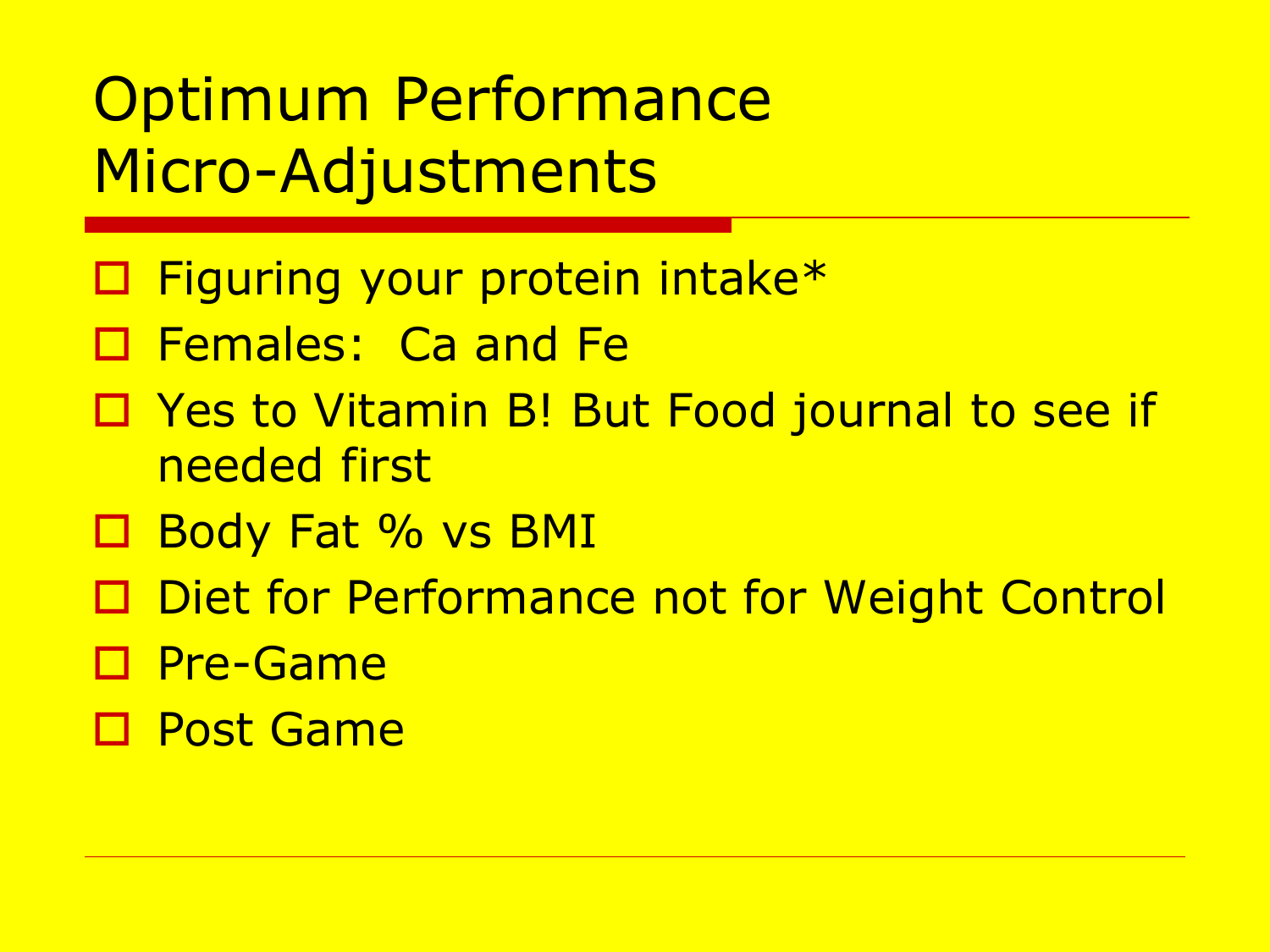#### Protein Requirements for Athletes

- RDA .36g/lb BW 36g/100lb
- Avg .3-.7g/lb BW 30-70g/100lb
- $\Box$  454g in 1 lb

□ Studies suggest athletes need: .8 to 1.2g/lb 80-120g/100lb for 150lb person: 120-180g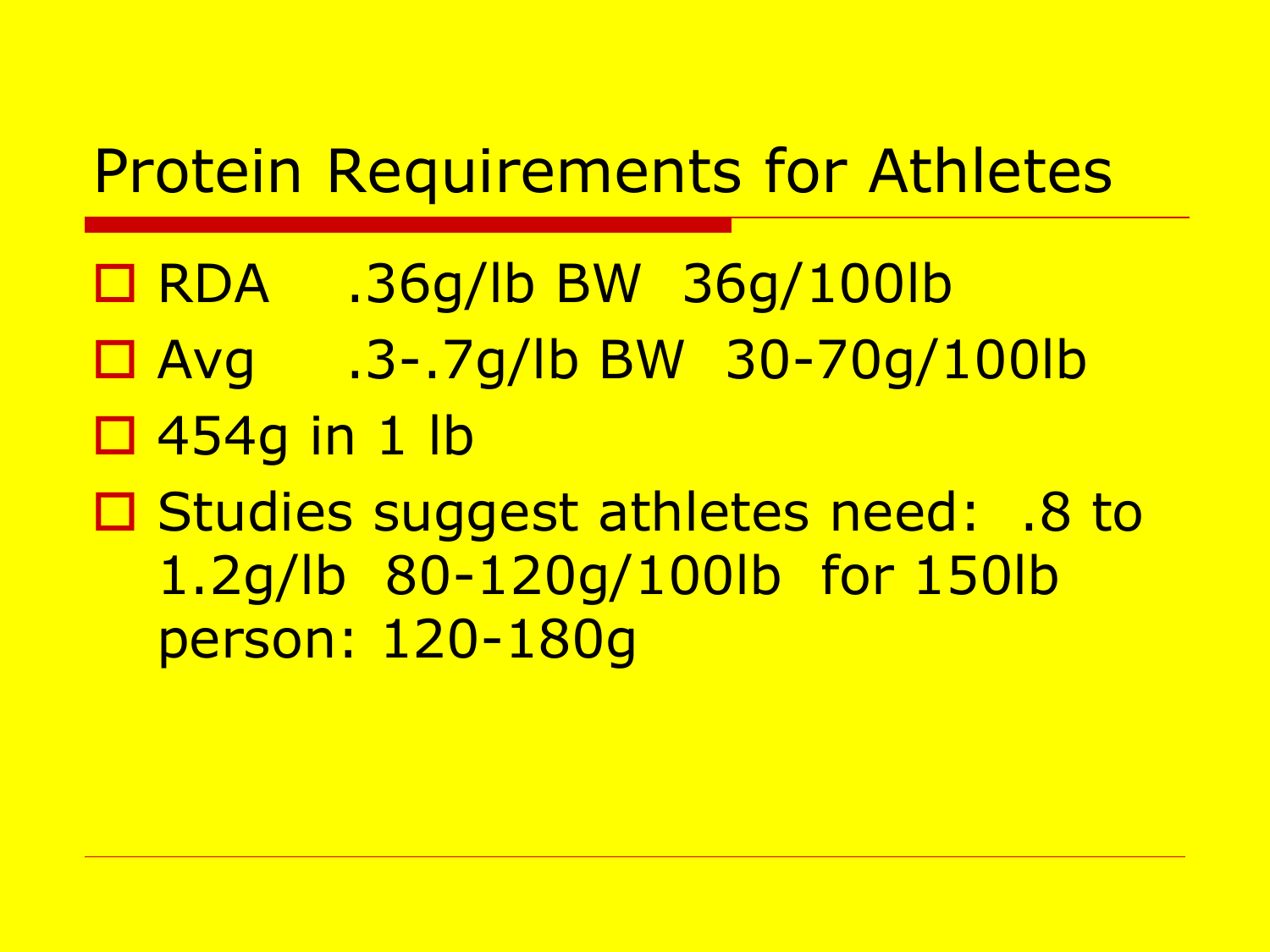## Protein Intake for Athletes

- Meat, poultry and fish 7 grams per ounce  $*$
- Beans, dried peas, lentils 7 grams per 1/2 cup cooked
- One large egg 7 grams
- Milk 8 grams per cup
- Bread 4 grams per slice
- Cereal 4 grams per 1/2 cup
- Vegetables 2 grams per 1/2 cup
- *\*One ounce of meat = 1 slice of deli meat. Three ounces of meat is approximately the size of a deck of cards or the palm of a woman's hand.*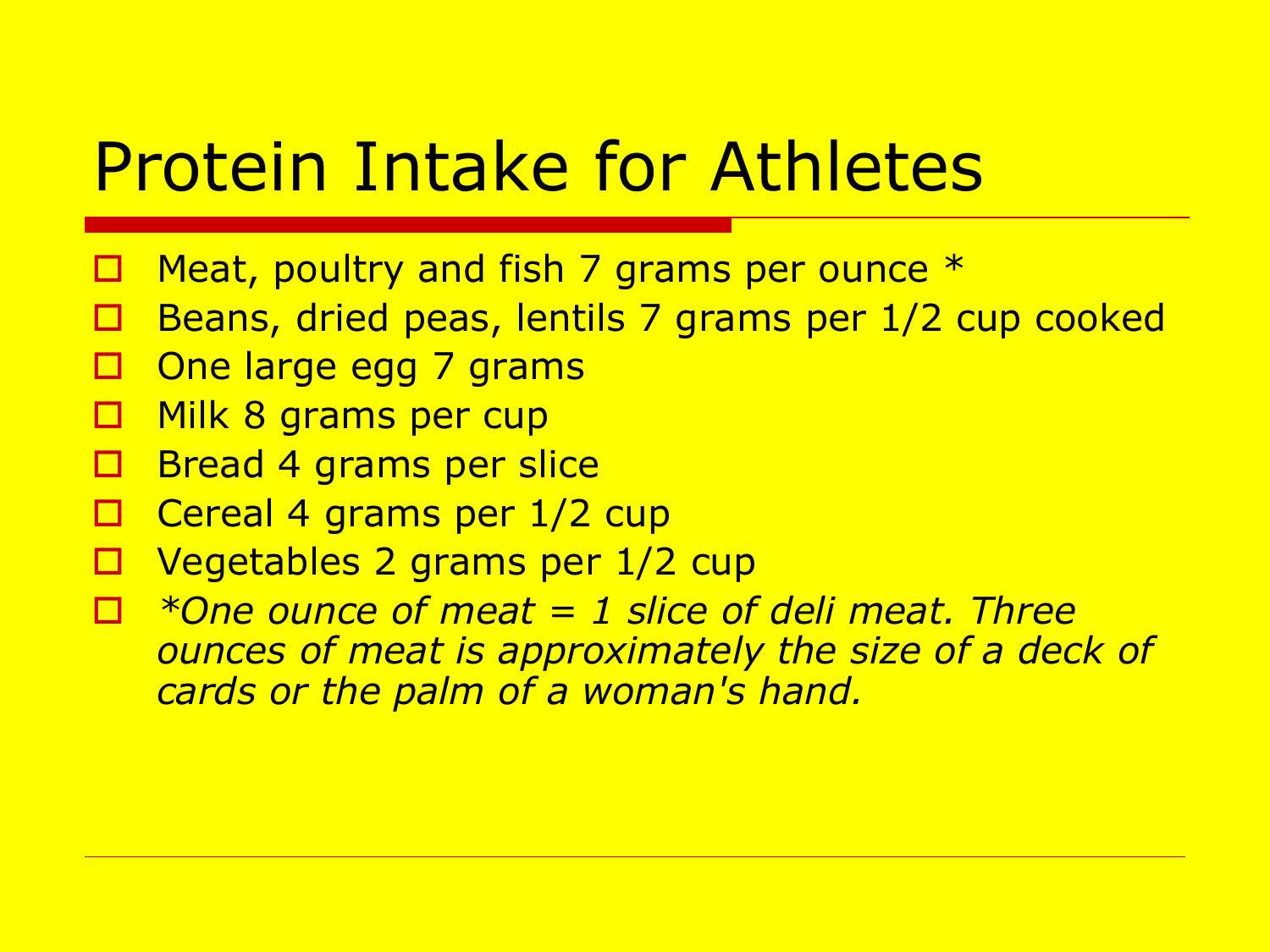# Top Form Smoothie

#### **Ingredients**

1 cup nonfat milk ½ cup frozen, unsweetened strawberries 1/<sub>2</sub> cup frozen, unsweetened raspberries 1 cup vanilla frozen yogurt 2 scoops Natural WHEY

#### **Directions:**

Combine all ingredients in blender. Blend on high speed for 1 minute.

**Here's what this recipe gives you... Calories 568 Carbohydrates 79g Protein 54g Fat 4g**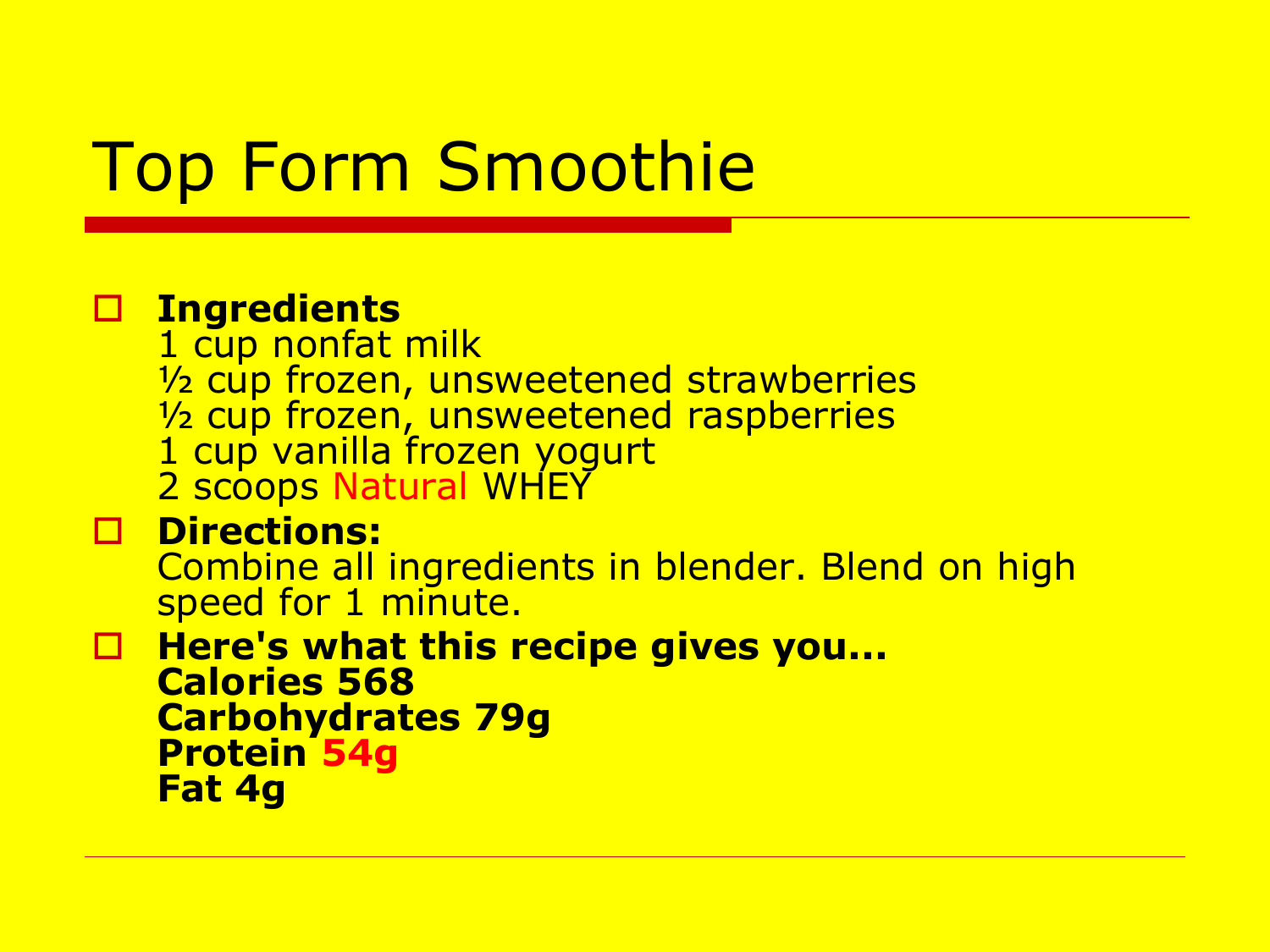